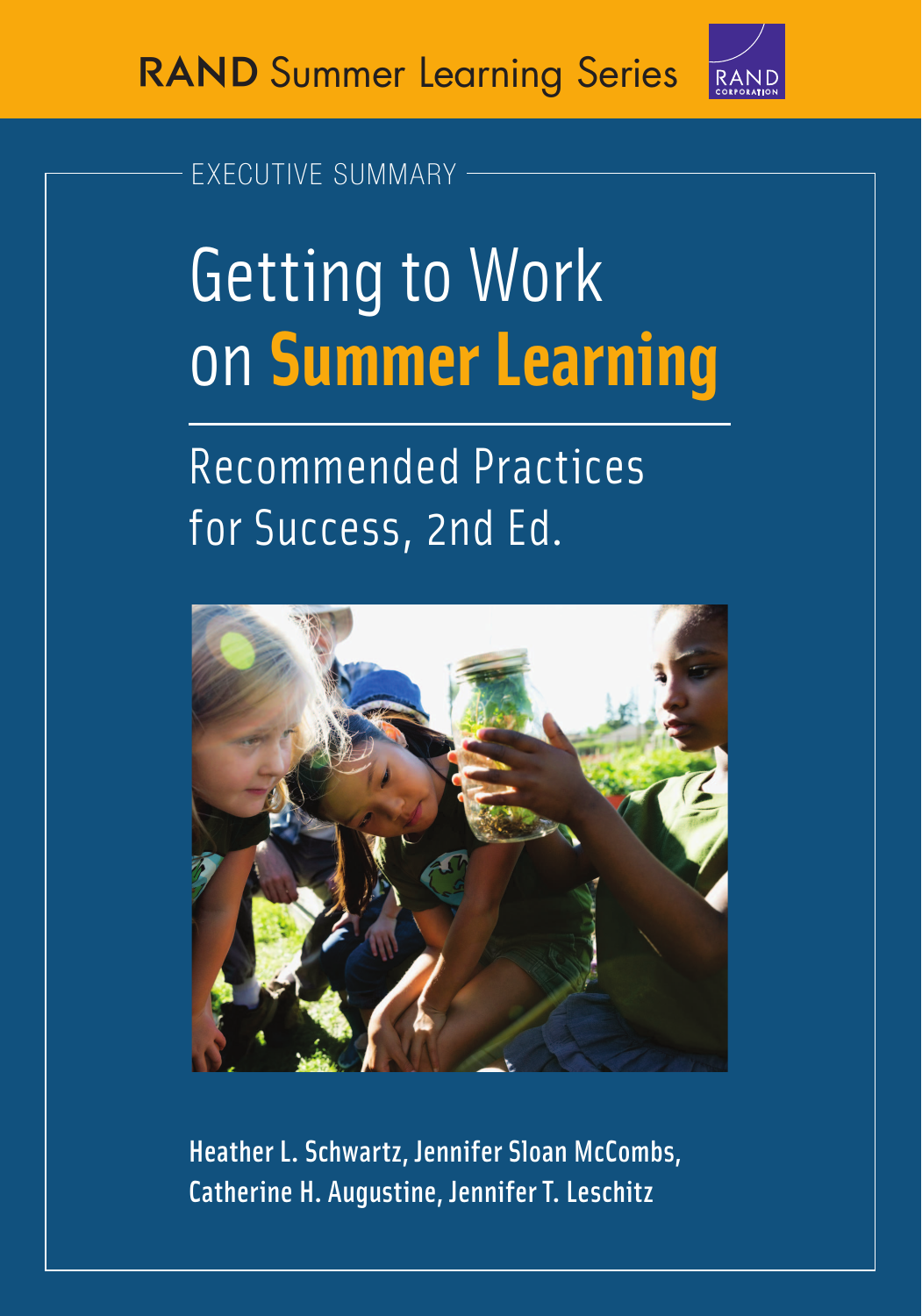For more information on this publication, visit [www.rand.org/t/RRA205-3](http://www.rand.org/t/RRA205-3)

**Library of Congress Cataloging-in-Publication Data** is available for this publication. ISBN: 978-1-9774-0678-1

> Published by the RAND Corporation, Santa Monica, Calif. © 2021 RAND Corporation RAND<sup>®</sup> is a registered trademark.

> > *Front cover image: Hero Images/Getty Images*

*Back cover images, top: Ariel Skelley/Getty Images, middle/bottom: courtesy Big Thought, Dallas Page 10 image: kinzieriehm/Getty Images*

#### Limited Print and Electronic Distribution Rights

This document and trademark(s) contained herein are protected by law. This representation of RAND intellectual property is provided for noncommercial use only. Unauthorized posting of this publication online is prohibited. Permission is given to duplicate this document for personal use only, as long as it is unaltered and complete. Permission is required from RAND to reproduce, or reuse in another form, any of its research documents for commercial use. For information on reprint and linking permissions, please visit [www.rand.org/pubs/permissions.](http://www.rand.org/pubs/permissions)

The RAND Corporation is a research organization that develops solutions to public policy challenges to help make communities throughout the world safer and more secure, healthier and more prosperous. RAND is nonprofit, nonpartisan, and committed to the public interest.

RAND's publications do not necessarily reflect the opinions of its research clients and sponsors.

Support RAND Make a tax-deductible charitable contribution at [www.rand.org/giving/contribute](http://www.rand.org/giving/contribute)

[www.rand.org](http://www.rand.org)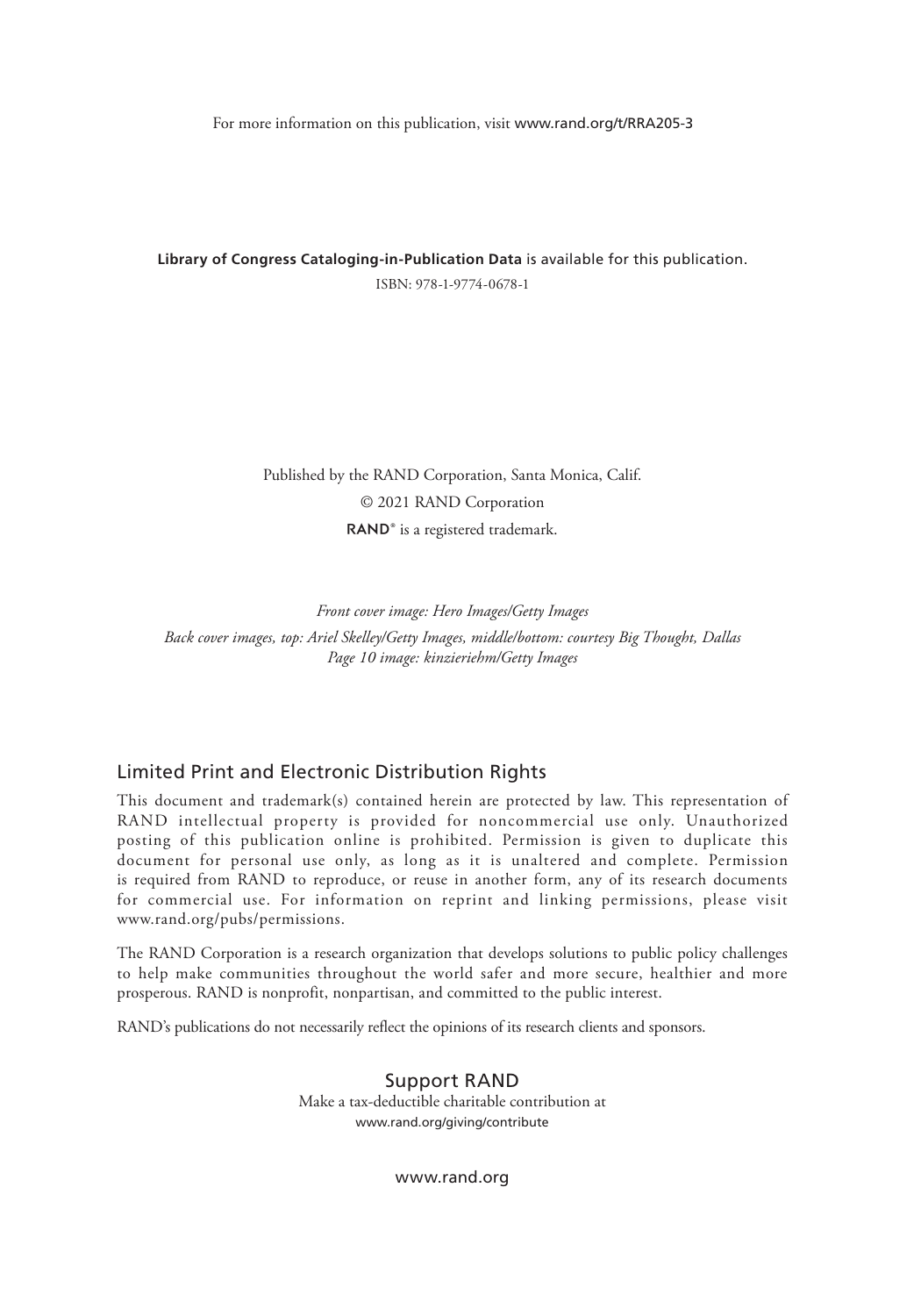# ABOUT THIS REPORT

This study was undertaken by RAND Education and Labor, a division of the RAND Corporation that conducts research on early childhood through postsecondary education programs, workforce development, and programs and policies affecting workers, entrepreneurship, and financial literacy and decisionmaking. This study was sponsored by The Wallace Foundation. Based in New York City, The Wallace Foundation is an independent national philanthropy whose mission is to foster equity and improvements in learning and enrichment for young people, and in the arts for everyone. Current areas of interest include school leadership, expanding and diversifying audiences for the arts, social and emotional learning, summer learning, arts education, and afterschool. Wallace aims to help solve problems facing the fields in which it works, benefiting both the organizations it funds directly and the broader field by developing credible, useful knowledge to inform policy and practice nationwide. Research commissioned by and produced by the foundation is available without charge from the foundation's Knowledge Center at [www.wallacefoundation.org.](http://www.wallacefoundation.org)

The full report, *Getting to Work on Summer Learning: Recommended Practices for Success*, *2nd Ed.*, by Catherine H. Augustine, Jennifer Sloan McCombs, Heather L. Schwartz, and Laura Zakaras (2018), can be found at [www.rand.org/t/RR366-1](http://www.rand.org/t/RR366-1) or [www.wallacefoundation.org.](http://www.wallacefoundation.org) More information about RAND can be found at [www.rand.org.](http://www.rand.org) Questions about this report should be directed to Heather Schwartz at [heather\\_schwartz@rand.org,](mailto:heather_schwartz@rand.org) and questions about RAND Education and Labor should be directed to [educationandlabor@rand.org.](mailto:educationandlabor@rand.org)

This is part of a series of reports stemming from the NSLP. The series consists of the following titles:

- 1. Catherine H. Augustine, Jennifer Sloan McCombs, Heather L. Schwartz, and Laura Zakaras, *Getting to Work on Summer Learning: Recommended Practices for Success*, Santa Monica, Calif.: RAND Corporation, RR-366-WF, 2013 [\(www.rand.org/t/RR366\)](http://www.rand.org/t/RR366).
- 2. Jennifer Sloan McCombs, John F. Pane, Catherine H. Augustine, Heather L. Schwartz, Paco Martorell, and Laura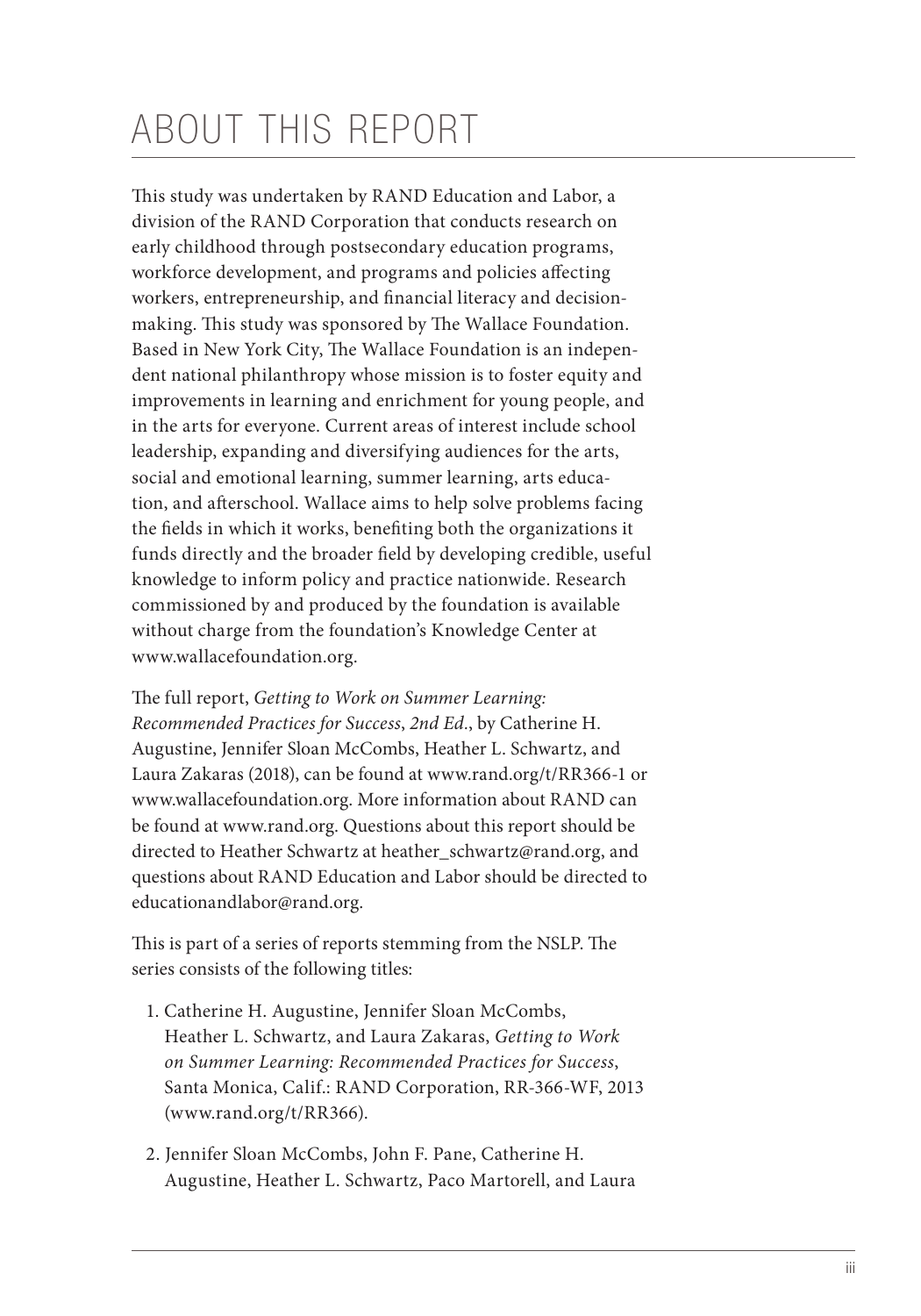Zakaras, *Ready for Fall? Near-Term Effects of Voluntary Summer Learning Programs on Low-Income Students' Learning Opportunities and Outcomes*, Santa Monica, Calif.: RAND Corporation, RR-815-WF, 2014 [\(www.rand.org/t/RR815\)](http://www.rand.org/t/RR815).

- 3. Catherine H. Augustine, Jennifer Sloan McCombs, John F. Pane, Heather L. Schwartz, Jonathan Schweig, Andrew McEachin, and Kyle Siler-Evans, *Learning from Summer: Effects of Voluntary Summer Learning Programs on Low-Income Urban Youth*, Santa Monica, Calif.: RAND Corporation, RR-1557-WF, 2016 ([www.rand.org/t/RR1557\).](http://www.rand.org/t/RR1557)
- 4. Catherine H. Augustine and Lindsey E. Thompson, *Making Summer Last: Integrating Summer Programming into Core District Priorities and Operations*, Santa Monica, Calif.: RAND Corporation, RR-2038-WF, 2017 [\(www.rand.org/t/RR2038](http://www.rand.org/t/RR2038)).
- 5. Heather L. Schwartz, Jennifer Sloan McCombs, Catherine H. Augustine, and Jennifer T. Leschitz, *Getting to Work on Summer Learning: Recommended Practices for Success*, *2nd Ed.*, Santa Monica, Calif.: RAND Corporation, RR-366- 1-WF, 201[8 \(www.rand.org/t/RR36](http://www.rand.org/t/RR366-1)6-1).
- 6. Catherine H. Augustine and Lindsey E. Thompson, *Getting Support for Summer Learning: How Federal, State, City, and District Policies Affect Summer Learning Programs*, Santa Monica, Calif.: RAND Corporation, RR-2347-WF, 2020 [\(www.rand.org/t/RR2347](http://www.rand.org/t/RR2347)).
- 7. Jennifer Sloan McCombs, Catherine H. Augustine, John F. Pane, and Jonathan Schweig, *Every Summer Counts: A Longitudinal Analysis of Outcomes from the National Summer Learning Project*, Santa Monica, Calif.: RAND Corporation, RR-3201-WF, 2020 ([www.rand.org/t/RR3201\).](http://www.rand.org/t/RR3201)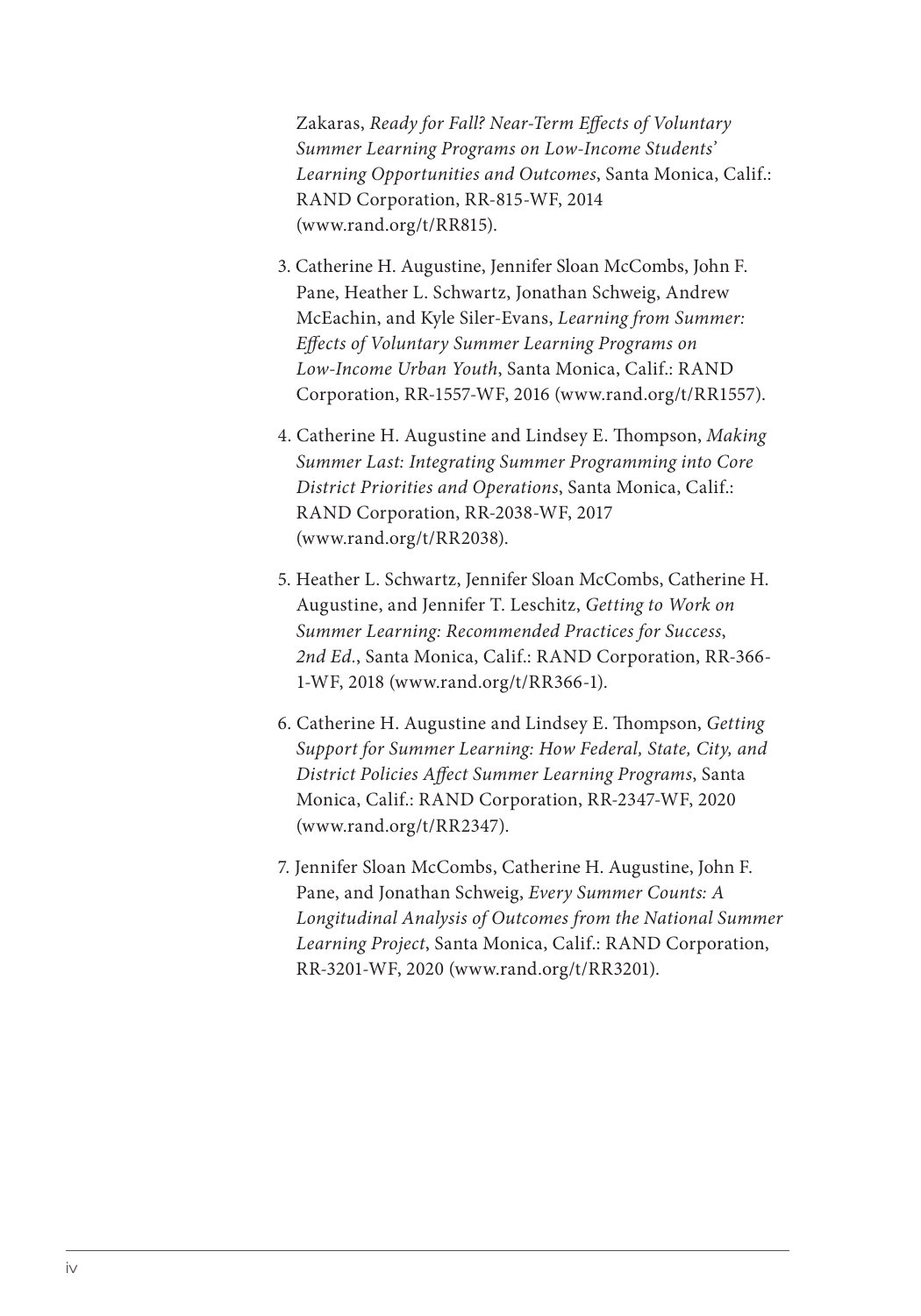# EXECUTIVE SUMMARY

This executive summary of the second edition updates guidance first published in *Getting to Work on Summer Learning: Recommended Practices for Success.*<sup>1</sup> It is intended for district leaders and their partners across the country who are interested in launching or improving summer learning programs. In this summary, we distill lessons about implementation that we have gleaned from a six-year study of voluntary summer programs in the five urban districts participating in the National Summer Learning Project (NSLP).

The second edition presented the best available guidance on how to develop high-quality summer programs, summarized here. From summer 2011 through summer 2014, researchers from the RAND Corporation collected more than 1,200 surveys of summer instructors and 10,000 surveys of elementary grade students, conducted 900 interviews, and observed more than 2,000 hours of classroom and enrichment activities. We are confident that these recommendations are based on the most-comprehensive data currently available about voluntary, academic summer programs.

The successful summer programs we observed delivered several sound educational and youth development practices: teachers with content knowledge using rigorous academic curricula, high-quality enrichment experiences, a high level of engagement between adults and students even during transitions and time outside of class, and an emphasis on consistent attendance.

Putting these elements in place required careful planning. Without it, programs suffered from logistical problems and poor instruction. For that reason, our first recommendation as presented at the end of this section is that a summer program director with at least half-time devoted to this work start actively planning the program in January.

Although many school districts offer mandatory summer programs to students at risk of grade retention, fewer districts offer

<sup>1</sup> Catherine H. Augustine, Jennifer Sloan McCombs, Heather L. Schwartz, and Laura Zakaras, *Getting to Work on Summer Learning: Recommended Practices for Success*, Santa Monica, Calif.: RAND Corporation, RR-366-WF, 2013. For the second edition, see Heather L. Schwartz, Jennifer Sloan McCombs, Catherine H. Augustine, and Jennifer T. Leschitz, *Getting to Work on Summer Learning: Recommended Practices for Success, 2nd Ed.*, Santa Monica, Calif.: RAND Corporation, RR-366-1-WF, 2018.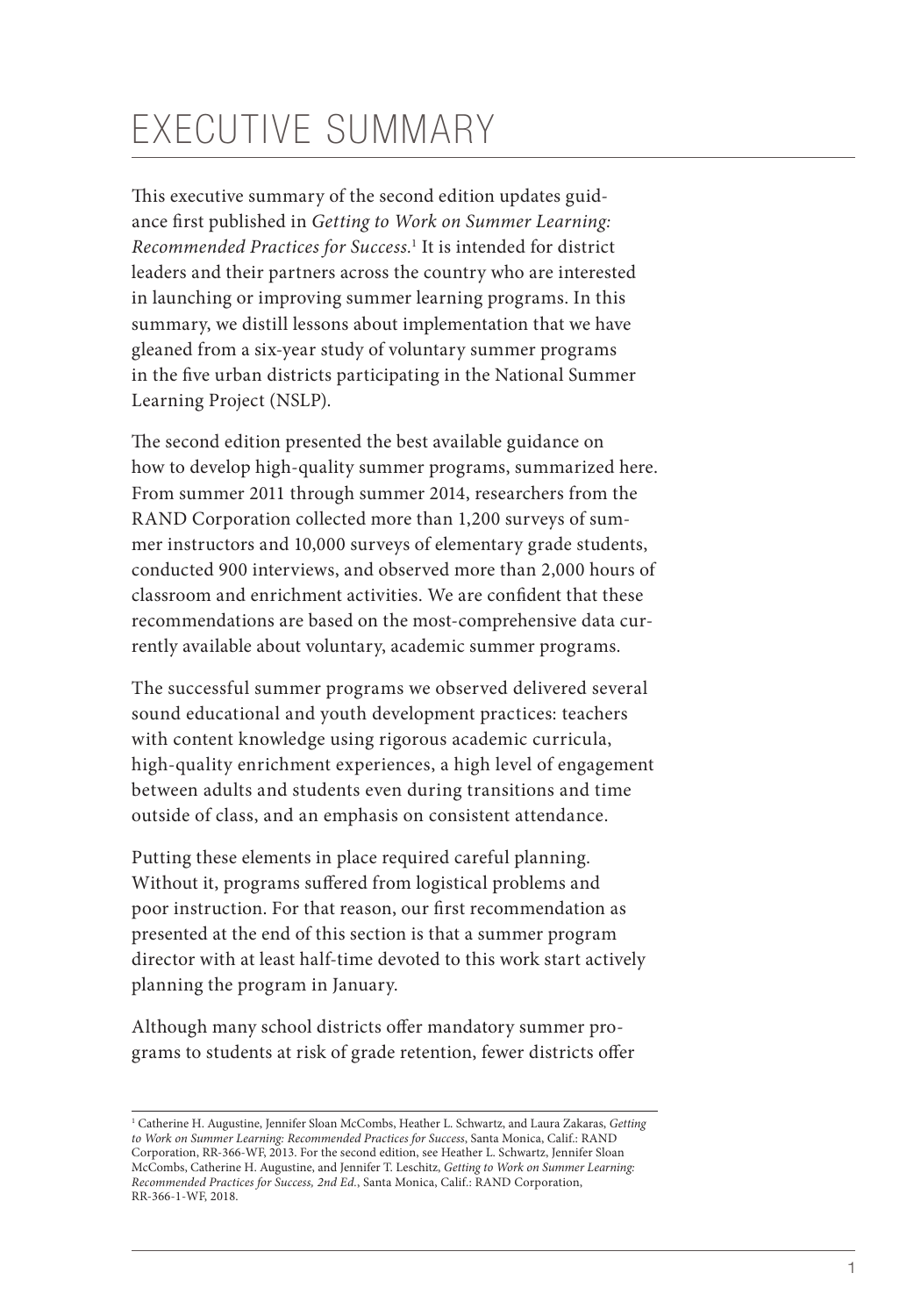summer learning programs to a broader population of students as a means of stemming summer learning loss and boosting academic performance. To expand summer program opportunities for students in urban districts and create knowledge that would benefit the field, The Wallace Foundation launched the NSLP in 2011, providing support to public school districts and community partners in Boston; Dallas; Duval County, Florida; Pittsburgh; and Rochester, New York. Each of these districts offered a five- or six-week full-day summer program that served students rising from third into fourth grade; most districts served other grade levels as well. The programs all focused on reading, mathematics, and enrichment activities (such as arts, sports, and science exploration).

As part of the overarching project, the RAND Corporation assessed the effectiveness of the five districts' summer programs. We found strong evidence that voluntary summer learning programs can produce short-term gains in mathematics. We also found promising evidence that, after two consecutive summers, students with high attendance (20 or more days per summer) outperformed their peers in mathematics and English language arts (ELA) and displayed stronger social-emotional competencies.

To help these districts strengthen their programs so that they could be tested for their effectiveness, The Wallace Foundation asked RAND to conduct formative evaluations of the programs over two summers (2011 and 2012) so that districts could make successive improvements to their programs before 2013, when RAND launched a randomized controlled trial. The randomized controlled trial involved slightly more than 5,600 students who had applied to attend two consecutive summers (2013 and 2014) of these five districts' programs. The study examined the shortand long-term effects of voluntary summer programs and the characteristics of the programs that were effective. RAND also continued to provide formative feedback to each district during summers 2013 and 2014.

The recommendations in this summary are informed by both the student outcome findings and the data we gathered during and after the four years of program implementation.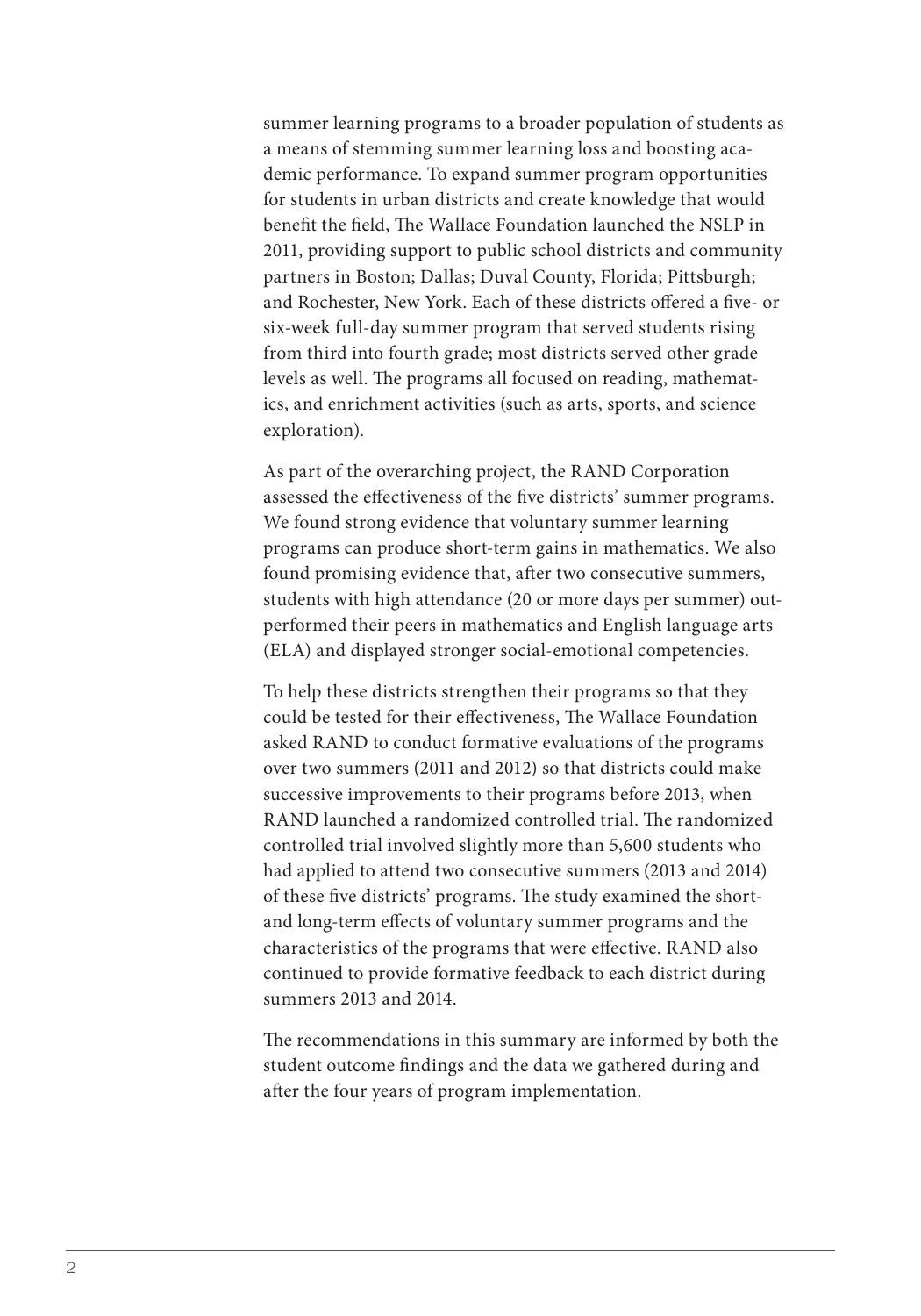# RECOMMENDATIONS

# Planning

*Launching a summer program is akin to starting a new school year, but with less time for planning and execution. A good planning process might be the most important characteristic of a strong program: It reduces logistical problems and increases instructional time for students.*

### 1. Conduct early, robust planning

- **Commit in the fall to having a summer program.** Program leaders who decided on a summer program in the fall and began planning no later than January ran a smoother summer program with less disruption to instruction.
- **Dedicate a director to manage summer program planning who has influence, authority, and committed time.** The quality of summer programs was better when there was a director who had decisionmaking authority, project management experience, and at least half of his or her time reserved for summer program planning and management.
- **Determine which students to target and plan accordingly.** Decide whether the summer program will be open to all grade-appropriate students enrolled in the district or restricted to certain students, such as English language learners or those in high-poverty schools.
- **Consider a cross-departmental planning team.** The district summer programming lead should work with staff from relevant departments, including curriculum, transportation, facilities to host summer sites, human resources for hiring staff, procurement for enrichment partners, information technology for attendance-taking and for use in the summer program, and communications for recruitment materials.
- **Create a calendar that stipulates task deadlines.** Set clear deadlines to anchor planning and use a shared calendar to signal who is required at particular meetings. This promotes efficient use of staff time.
- **Use meeting time wisely.** Hold regular meetings and use the meetings to focus on developing clear procedures and logistics for the summer program.
- **Engage both community-level and site-level staff in the planning process.** Planning worked best when a summer program director in the district central office ran the planning and involved site-level leads in some of the decisionmaking, such as creating site-specific master schedules or conducting site-specific professional development.

#### 2. Plan for both enrichment activities and academics

Enrichment and district partners should jointly plan staff hiring, training, and curriculum and behavior policies. During the planning phase, establish which organization has ultimate responsibility for overseeing the quality of instruction and managing the instructors.

#### 3. Engage in a continuous improvement process

Plan to administer pre- and post-tests, observe instructors, collect staff views about the summer program, and share evaluation data after the summer ends to improve the program over time and to reinforce community stakeholders' commitment to retaining the summer program.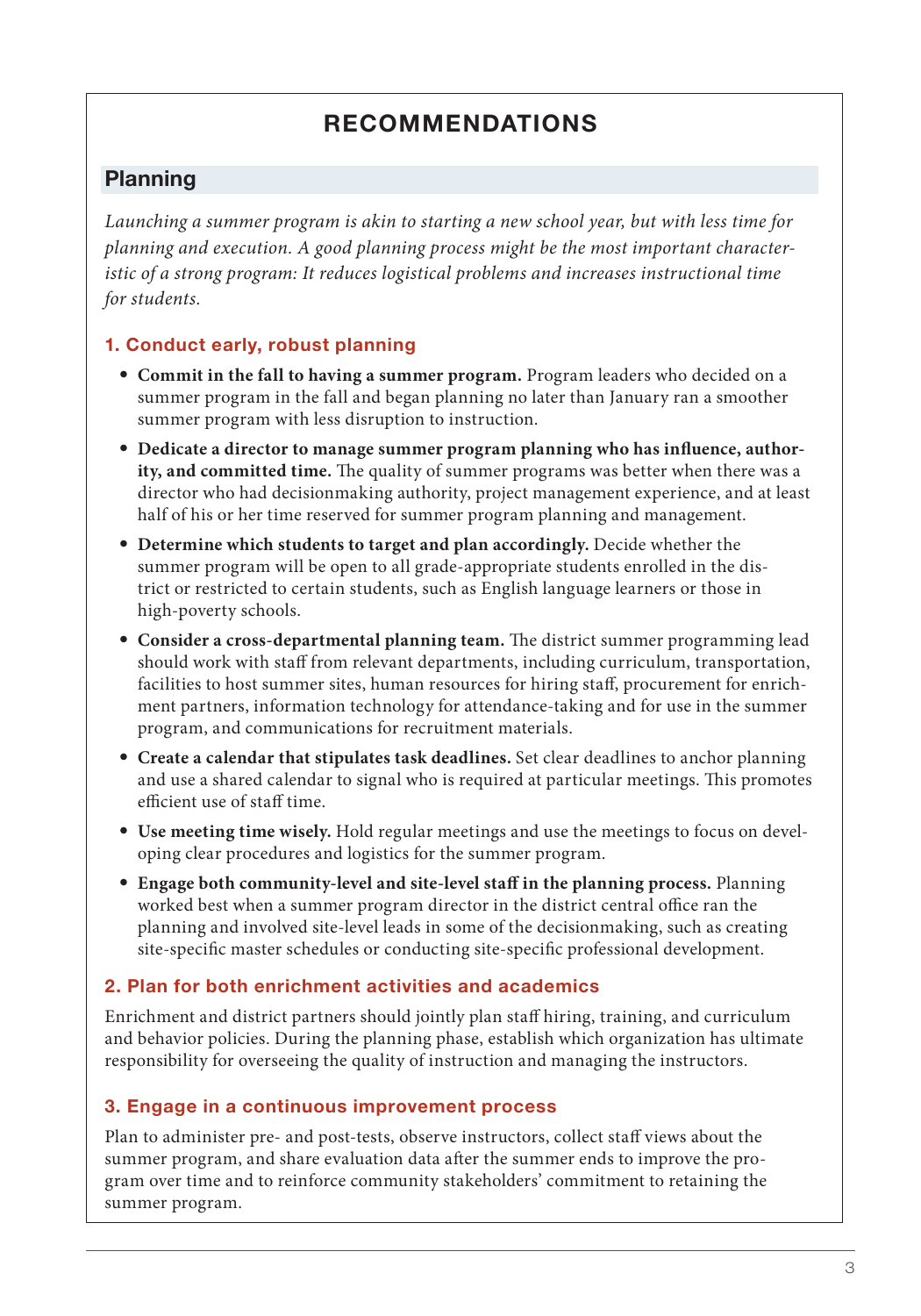# Teacher Selection and Professional Development

*According to the research, teaching quality has the largest school-based impact on student outcomes of any factor. Hiring effective teachers and giving them the support they need are critical steps to maximizing student achievement.*

#### 1. Recruit and hire the district's most highly effective teachers

- **Advertise attractive program features and encourage promising teachers to apply.**  Encourage promising teachers to apply by advertising the benefits that prior summer program teachers have experienced.
- **Hire teachers with relevant content knowledge and grade-level experience.** Prioritize hiring teachers with this experience because in the NSLP they typically had deeper content knowledge and more-varied teaching strategies for the grade level of students they were teaching.
- **If possible, hire based on staff motivation and performance rather than seniority.**  Write a summer teacher job description that sets performance expectations for teacher attendance, hours, and engagement with students throughout the day and not just during their class times. Create a selection process that includes principal recommendations and, if feasible, interviews. If relevant, seek hiring exemptions with the local teacher's union to hire teachers based on their performance rather than seniority.
- **Hire experts to support to students with special needs.** Programs that serve a substantial number of English language learners or students with Individualized Education Programs should hire bilingual and special education teachers to help serve those students. The NSLP districts that did so saw student behavior and learning improve.

#### 2. Provide teachers with sufficient professional development prior to the program

- **Familiarize teachers with the summer curriculum and how to teach it.** Provide professional development on the summer curriculum and give the curriculum materials to teachers prior to or at the training. Model curriculum use in the session, so that teachers get hands-on experience prior to the first day of the summer program.
- **Train teachers to avoid common culprits for classroom instruction time loss.** NSLP programs lost between 11 and 28 percent of their intended math and ELA instructional minutes in summer 2014 because of a combination of classes that started late, ended early, or had prolonged disruptions. Explain during training how instructional minutes are typically lost and model activities to help teachers teach "bell to bell."
- **Emphasize that engaging academic work is a part of summer fun.** Highlight during professional development that protecting instructional time is a key way to achieve rather than hinder the goals of the summer program.
- **Train teachers to effectively check for student understanding.** Through modeling, make clear during training that teachers should circulate among all students during their independent practice to ensure each understands the material.
- **Engage all instructional support staff in academic training sessions.** If the summer program includes instructional staff who support lead teachers, those support staff should be involved in the curriculum and classroom management training.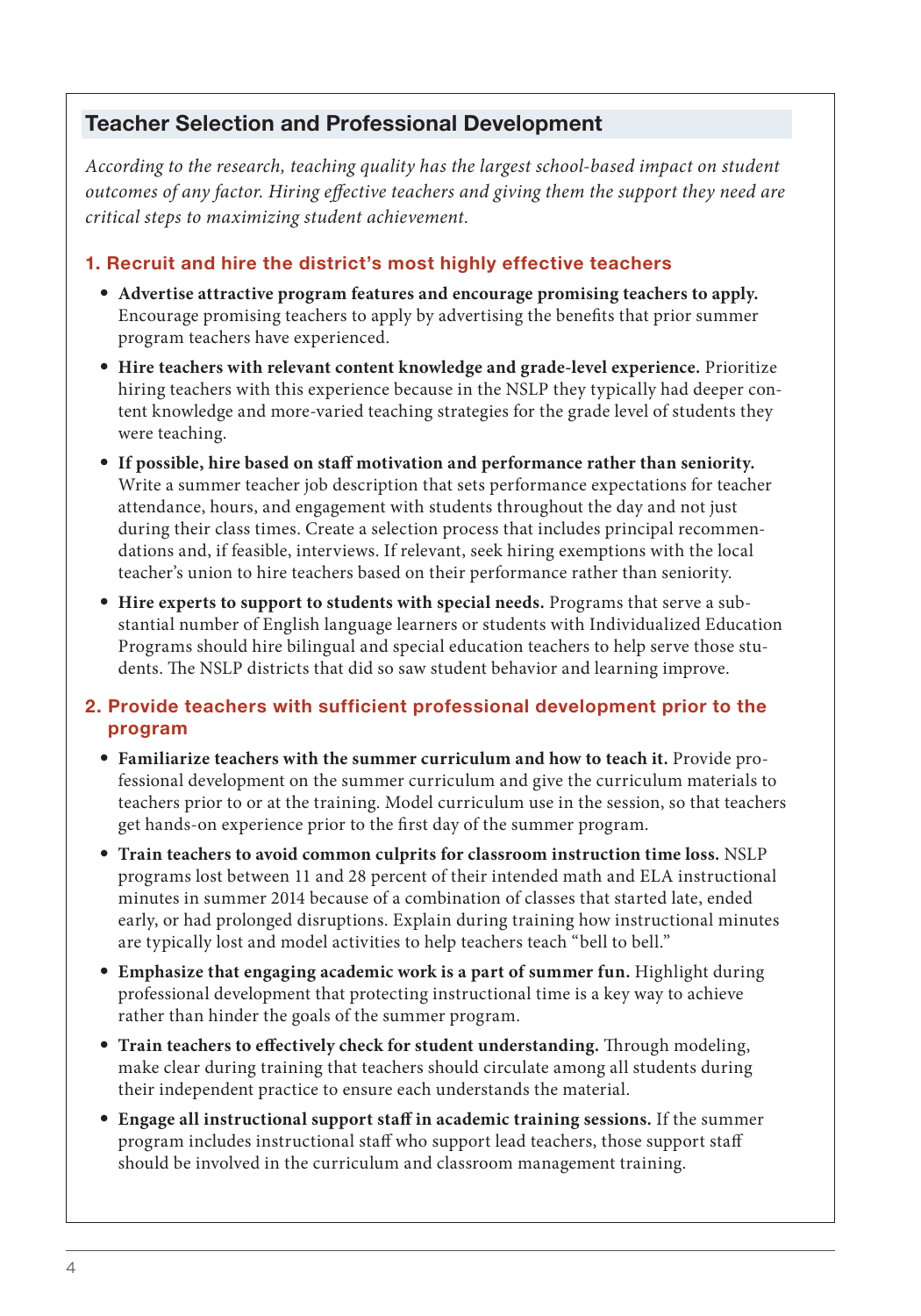### Sufficient Time on Task

*Students in the NSLP study who received at least 25 hours of math and 34 hours of language arts instruction in summer performed better on subsequent state exams. Yet intended time for summer instruction is easily lost. Summer program schedules and staff training can be designed to maximize the time allocated for instruction.*

#### 1. Operate the program for five to six weeks with three to four hours of academics per day

If possible, operate a program for five to six weeks with 90 or more minutes of math and 120 or more minutes of ELA per day. This length is to allow a typical student who attends 75 percent of program days to obtain the 25 hours of math and 34 hours of ELA instruction that we found was correlated with improved achievement on subsequent state exams.

#### 2. Provide time for transitions in the master schedule

Create a master class schedule that builds in the amount of time it realistically takes for student and staff to get to the class locations so that classes can start and end at the intended time, even if that means lengthening the program day.

#### 3. Schedule academic classes to occur in one continuous block

Avoid scheduling classes to have multiple parts (e.g., a session before and after lunch); multipart classes typically lost more time than single, continuous class sessions.

#### 4. Minimize the loss of instructional time by attending to summer site logistics

Late ordering of supplies or materials, buses, and meal delivery led to less instructional time. These logistical challenges were common, but they did improve over time.

#### 5. Communicate the importance of maximizing instructional time to site leaders

Communicate to site leaders and to school and enrichment instructors the importance of maximizing instructional time and how instructional minutes are typically lost. Also explain the desired number of instructional hours by subject or activity that site leaders should be targeting.

#### 6. Provide teachers with strategies for maximizing instructional time

Model activities during training or coaching to minimize time loss at the start and end of class, during the afternoon "slump," and during independent practice time.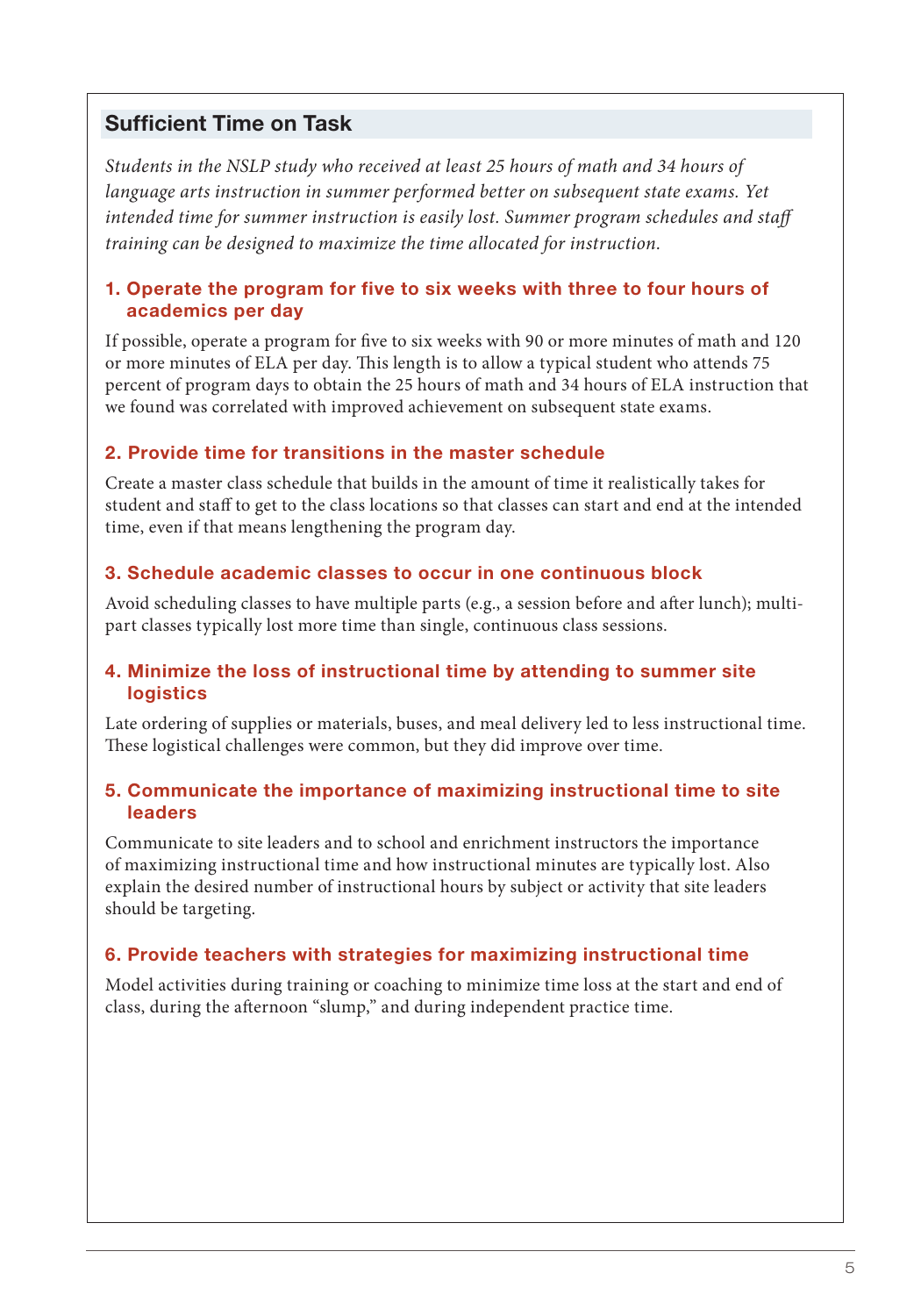#### Student Recruitment and Attendance

*The NSLP study revealed that students needed to attend at least 20 days over the course of the summer program to experience academic benefits. In addition to offering enrichment activities, accurate recruitment materials and incentives can help maintain good attendance.*

#### 1. Acknowledge that consistent attendance is possible in different types of summer programs

Across the four summers, the two districts with the highest average daily attendance rates had quite different designs. One was structured like the school year and the other was designed like a camp.

#### 2. Develop accurate, timely recruitment materials

Develop recruitment materials that accurately explain both the program requirements and the attractive features of the program. Communicate several times with parents and students before the program starts.

#### 3. Personalize recruitment of students and their families

The most effective recruitment process we observed paired recruitment materials with some personalized recruitment, such as letters from teachers to students encouraging them to sign up.

#### 4. Establish a firm enrollment deadline

Set a date after which a student cannot enroll in the summer program. Having a deadline enables districts and program sites to finalize staff hiring, class schedules, and bus routes in time for an orderly summer program.

#### 5. Establish a clear attendance policy

In summer application and orientation materials, make clear that the district expects students to attend every day of the summer program. Enact a policy that students who miss more than a set number of days might be asked to leave the program.

#### 6. Track the number of initial enrollees who never attend, as well as summer attendees' daily attendance

Track both because this will enable the school district to hire the right number of staff in future summers and to ensure that students attend enough of the program to benefit.

#### 7. If resources allow, provide incentives to parents and students for attendance

Attendance incentives are most effective when provided to both parents and students, but they are costly. Anecdotally, summer program leaders felt that a mix of field trips and weekly prizes for students helped increase attendance.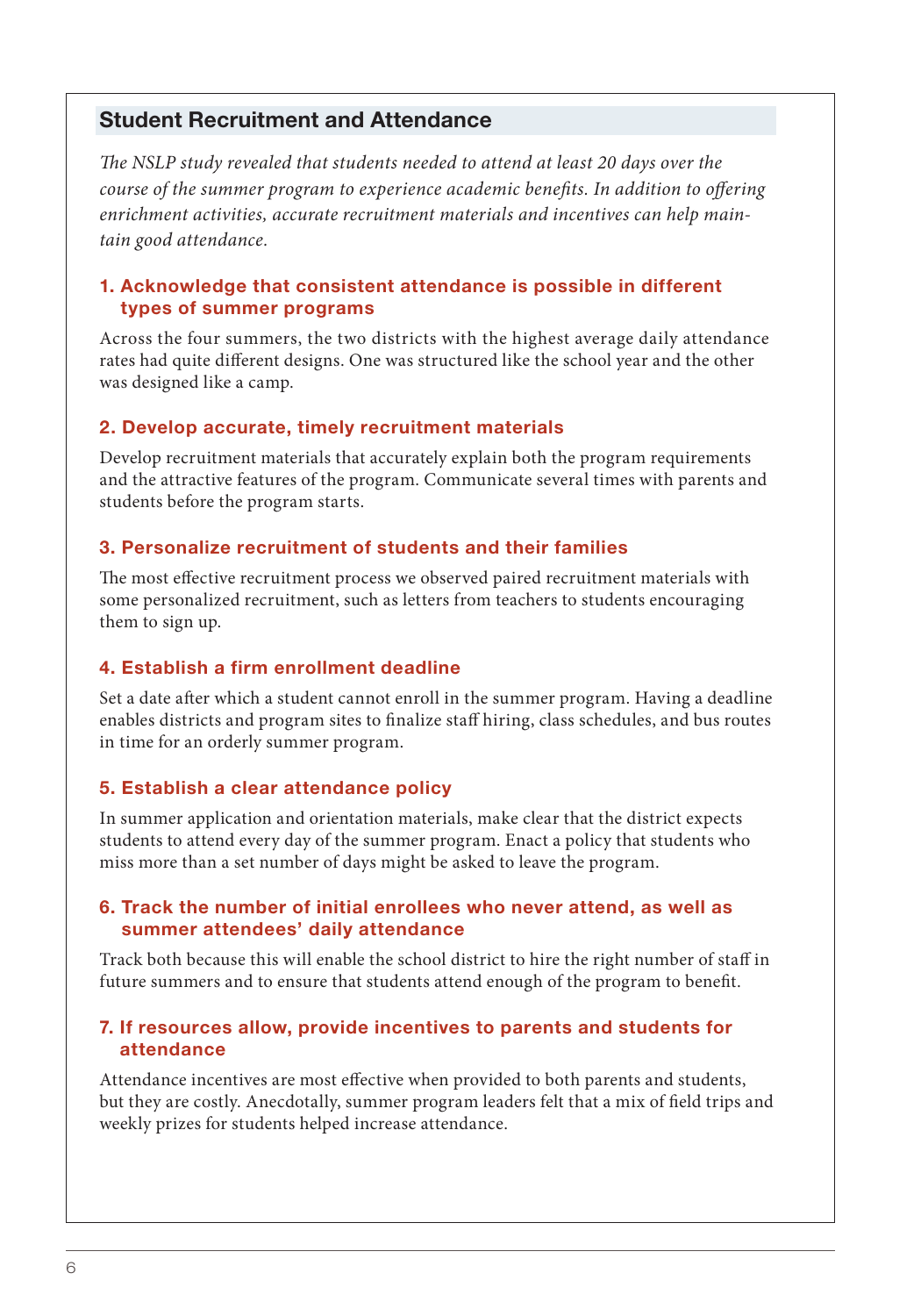# Academic Curricula and Their Instruction

*Summer programs are short and often provide little time for teachers to plan their lessons. To maximize the effectiveness of instruction, teachers should have both high-quality curriculum materials that are matched to student needs and small class sizes.* 

#### 1. Engage experts to anchor the program in written curricula that align with school-year standards and student needs

- **If purchasing curricula, adapt them to fit student needs and available instructional time.** When purchasing curricula, a district curriculum expert should adapt them—before they are distributed to teachers—to fit the amount of instructional time available in the summer program, align with district school-year standards, and meet the district's student needs.
- **Curricula developed in-house should be created by district curriculum experts over the course of several months.** If self-developed, a district curriculum expert should start months before the summer program starts so that the curricula are coherent, comprehensive, and align with or extend the school-year curriculum. Teachers should not write their own curricula.
- **Provide strategies for differentiation in curriculum materials.** Differentiate activities within lesson plans, particularly for independent practice. This allows students who quickly complete tasks to extend their learning and students who struggle to get additional support.

#### 2. Encourage instructional leaders to observe instruction of the curriculum and provide feedback

Encourage site leaders to observe teachers' classes, provide them with feedback, and build in time for teachers to confer with one another about practices. If the site leader lacks instructional expertise, we also recommend encouraging curriculum designers and coaches to observe instruction.

#### 3. Serve students in small classes or groups

Cap class size at 15 students per adult if possible. Small classes allowed teachers to get to know students' needs, establish norms, and launch instruction on the compressed summer schedule.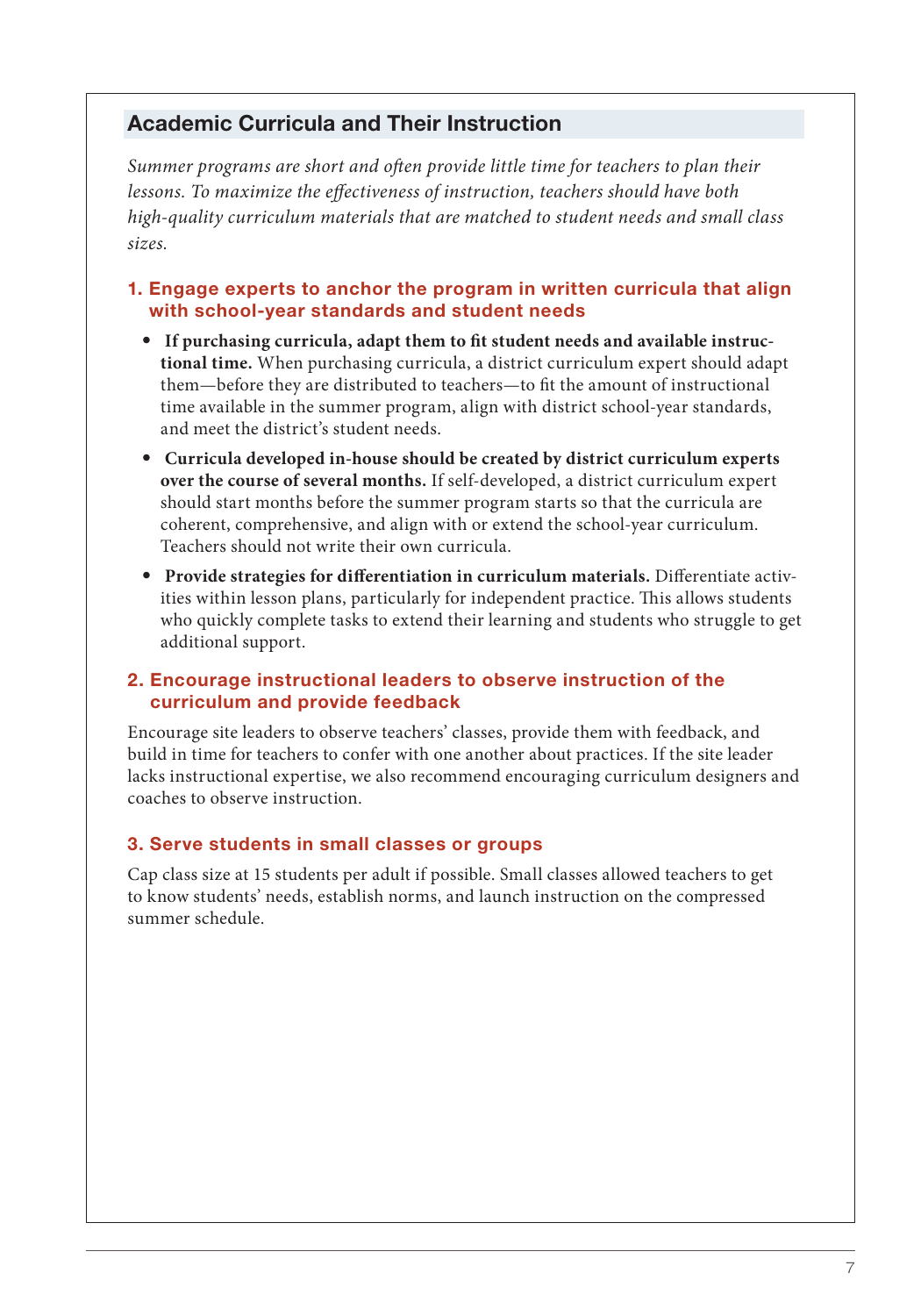# Enrichment Activities and Their Implementation

*All districts featured fun and engaging enrichment activities, such as art, sports, and science exploration, to differentiate their programs from traditional summer school and to attract students and promote attendance. Some good practices characterized the most well-organized and engaging activities we observed in the districts.*

#### 1. Select a model for providing enrichment activities

We found that hiring district teachers, contracting directly with enrichment providers, or establishing partnerships with intermediaries all worked well as long as they were implemented by qualified enrichment staff.

#### 2. Ensure that enrichment instructors have strong content knowledge

As with academics, prioritize the content knowledge of enrichment teacher applicants. Those with strong content knowledge more frequently demonstrated and modeled skills, corrected student techniques, and built on student strengths.

#### 3. Train enrichment instructors in behavior management strategies and monitor their implementation

Model behavior management strategies during training and create written rules that align the enrichment and school portions of the day. We observed higher rates of student misbehavior during enrichment than we did during academic classes.

#### 4. Plan lessons to include sequenced activities

Require that enrichment have preplanned and sequenced activities because good enrichment classes included activities that were organized and engaging and allowed the majority of students to actively participate for the duration of the activity.

#### 5. Plan carefully if enrichment is integrated with academics

Not all enrichment activities need or should be linked to academics. But if integrating them, offer specific curriculum guidance and additional training for enrichment teachers.

#### 6. Keep class sizes small

As with academic classes, cap class size at 15 students per adult if possible.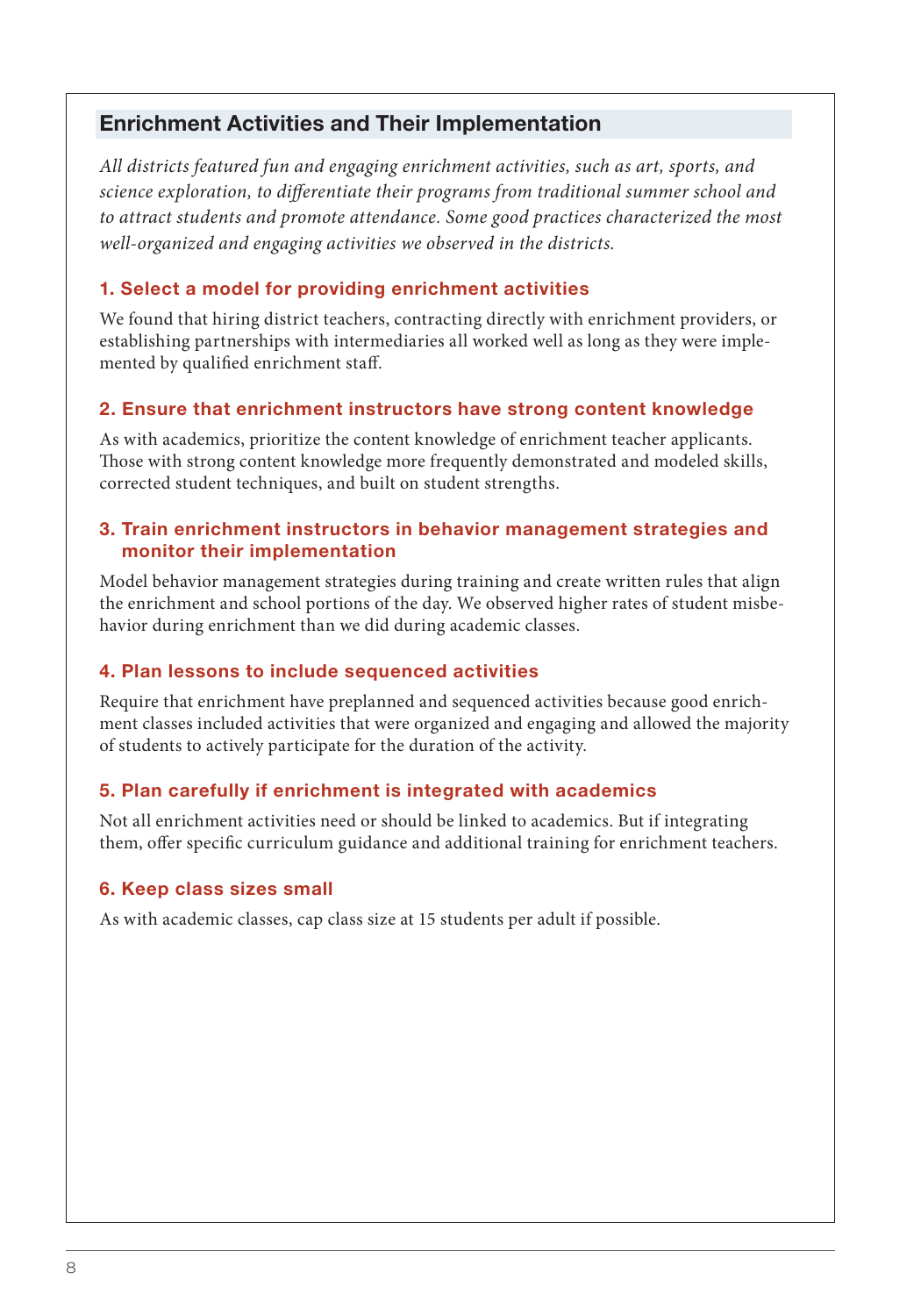# Positive Summer Climate

*Positive site climate drives student daily experiences and enjoyment of the program and is correlated with higher student attendance. The quality of staff-to-student interactions was the item most strongly and consistently related to whether students appeared to enjoy the day.* 

#### 1. Train all staff on the importance of positive adult engagement with students throughout the day—not only in classes

Train staff to interact with students not just during class time but also during transitions, arrival, departure, and mealtimes.

#### 2. Develop a clear, positive message about the summer site culture and ask staff to convey it consistently to students

To promote a coherent culture and consistent application of behavior management techniques, develop an explicit message about the values of the program and how students are to be treated, and train staff on both.

#### 3. Ensure that site leaders observe instructional and noninstructional periods

Convey the expectation that summer site leads should not only routinely observe academic and enrichment activities but also observe transitions and lunch periods to ensure that staff are sending a consistent message about the site's values and behavioral expectations.

#### 4. If resources allow, consider hiring staff to support positive student behavior

To address some student behavior, such as bullying or fighting, consider staff roles, such as social workers or behavior management specialists, to provide one-on-one support to students.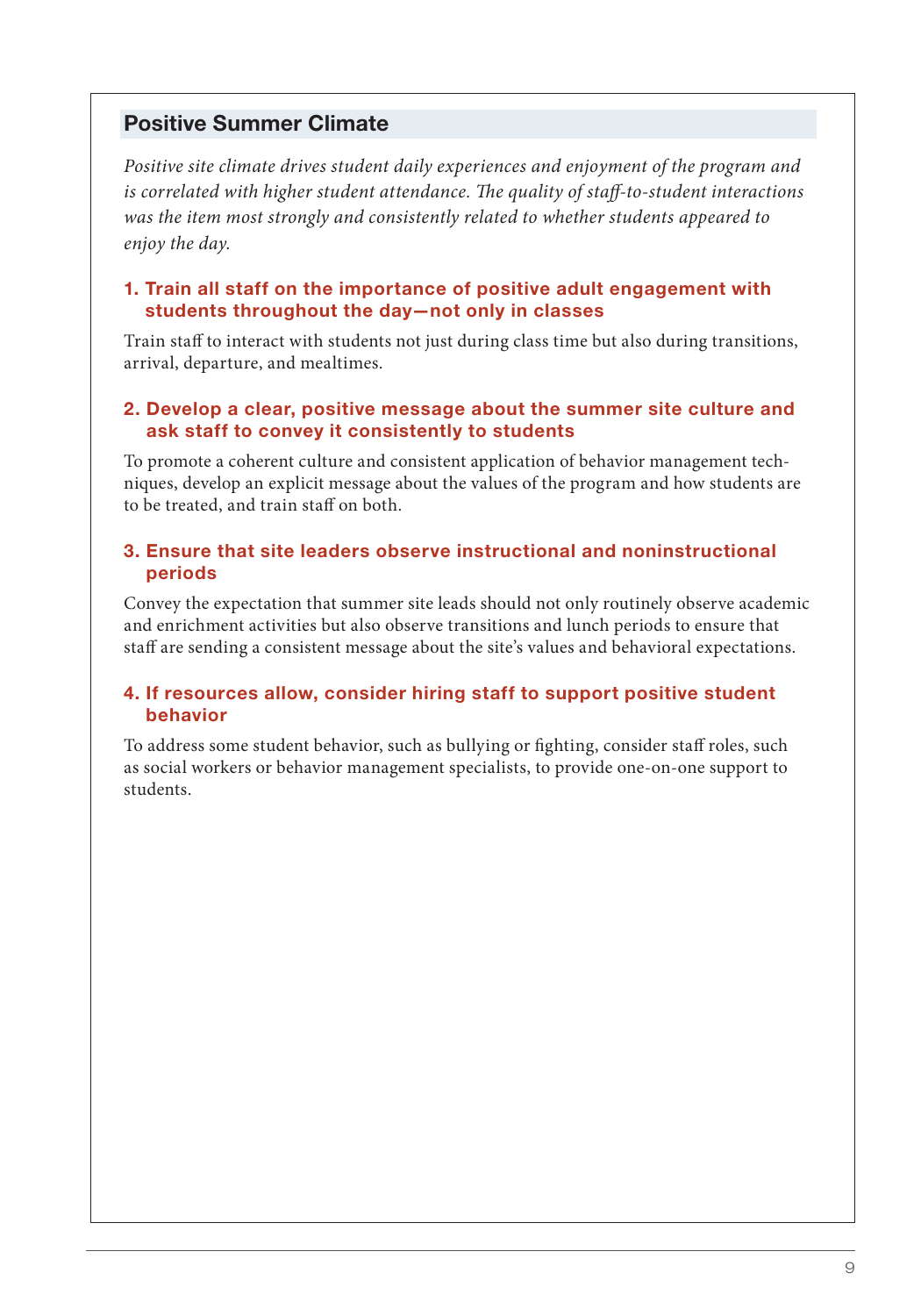### Summer Cost and Funding

*The cost per student who attended at least one day of the summer 2014 program ranged from \$1,070 to \$1,700, with an average of \$1,340. Districts can minimize costs—and maximize value from an investment in summer learning—by following these recommendations.*

#### 1. Hire staff to achieve desired ratios based on projected daily attendance, not the initial number of enrollees

About one-half of summer program expenditures was for academic and enrichment teacher salaries. Factoring in no-show rates and average daily attendance rates will help districts hire the right number of staff to achieve desired adult-student ratios.

#### 2. Consider cost-efficiencies in the design of the program, but weigh them against potential impacts on program quality

- **Partner with community-based organizations.** These partnerships not only exposed students to enrichment activities they might not otherwise have experienced but also saved costs because enrichment staff typically earned lower wages than district instructors.
- **Reduce the number of summer facilities.** Reducing the number of campuses where the summer program was hosted saved on some campus costs, such as program directors.
- **Centralize planning activities.** It is often less costly for a small centralized team to develop policies and content than to expect each summer site to create its own.
- **Continue the summer program over time.** The up-front costs of developing policies, procedures, and materials for summer programs can stretch over multiple summers.
- **Extend the school-year curricula.** District curriculum designers can use the schoolyear curricula to develop additional lessons for a five- or six-week summer program.